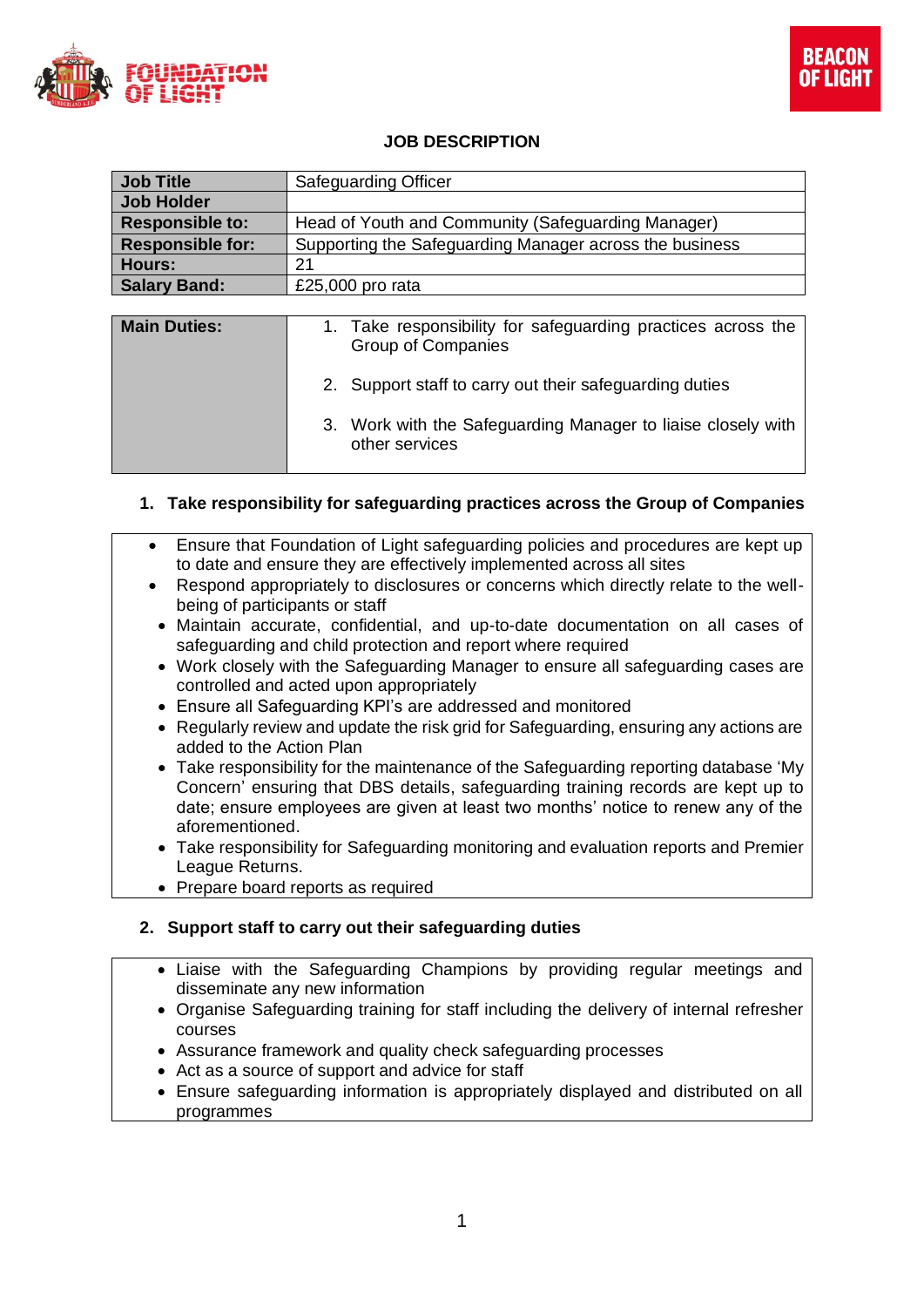



## **3. Work with the Safeguarding Manager to liaise closely with other services**

- Develop links/partnerships with the Sunderland Children's Safeguarding Board and other statutory agencies to ensure they have access to all necessary information and share good practice
- Liaise regularly with the Foundation of Light & SAFC, Safeguarding Managers to share information relating to any safeguarding cases
- Attend biweekly Safeguarding Committee meetings discuss action log and share any relevant updates
- Liaise with Safeguarding Now and keep up to date with relevant reports, trends, policies, and practices at local and national level
- Manage referrals
- Act as a point of contact

#### **Other duties:**

You will be required to undertake other duties from time to time as required.

Any potential permanent changes to your role will be discussed, and agreement reached prior to being undertaken. You will be notified of any permanent change in writing. In addition to your normal duties, you may be required to undertake additional or other duties as necessary to meet the needs of the Foundation of Light.

#### **Behaviour and professional expectations:**

- Maintain working practices in line with Foundation of Light Equality and Diversity, Health and Safety and Safeguarding policies, self-awareness of own responsibility in these areas
- Ensure regulatory and legislative requirements are always met
- Conduct should reflect the Staff Behaviour Policy (Code of Conduct); uphold Foundation core values (always, as shown below)
- Maintain the highest level of professionalism and confidentiality.
- Contribute to, and attend internal, local, and national safeguarding training events/meetings, collecting any relevant information and ensuring this is shared with Foundation staff
- Attend working groups and CPD sessions as required
- Build strong internal relationships and work in collaboration with colleagues to achieve the end goal
- Ensure positive organisational messages and culture are maintained
- Contribute to good housekeeping across all Foundation sites and equipment
- Follow the laid down policies and procedures at all times

#### **Equality, Diversity, and Inclusion Statement:**

All individuals will be treated equally and fairly in the application of this procedure. All reasonable requests to accommodate requirements in terms of age, disability, gender reassignment, marriage and civil partnership, pregnancy and maternity, race, religion or belief, sex or sexual orientation will be made.

#### **Foundation of Light Values:**

Innovative, Passionate, Excellence, Collaborative, Integrity, Agile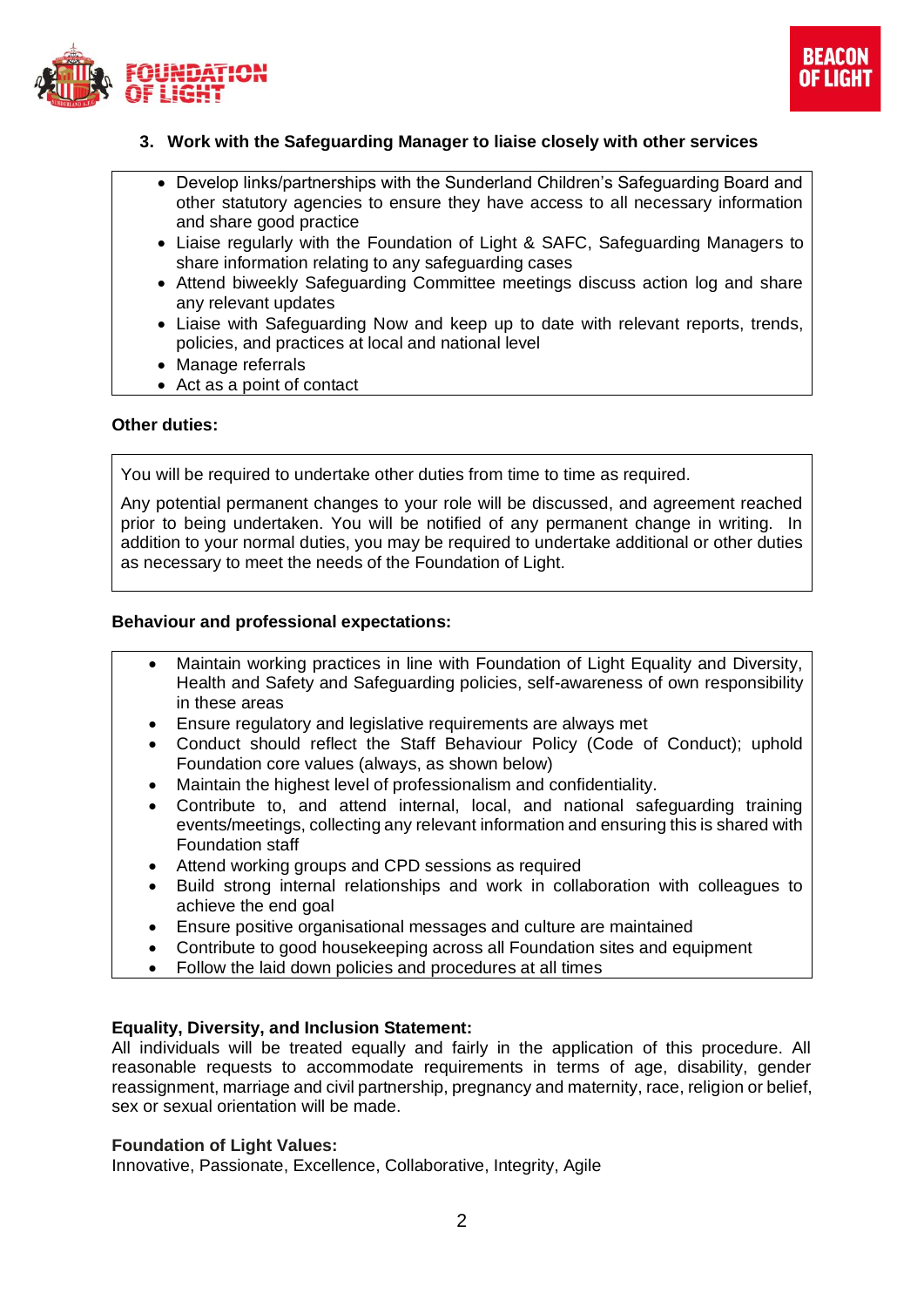

# **Acceptance of the job description by the Employee:**

| Signed            |  |
|-------------------|--|
| <b>Print Name</b> |  |
| Date              |  |
| Last review date: |  |
| Next review date: |  |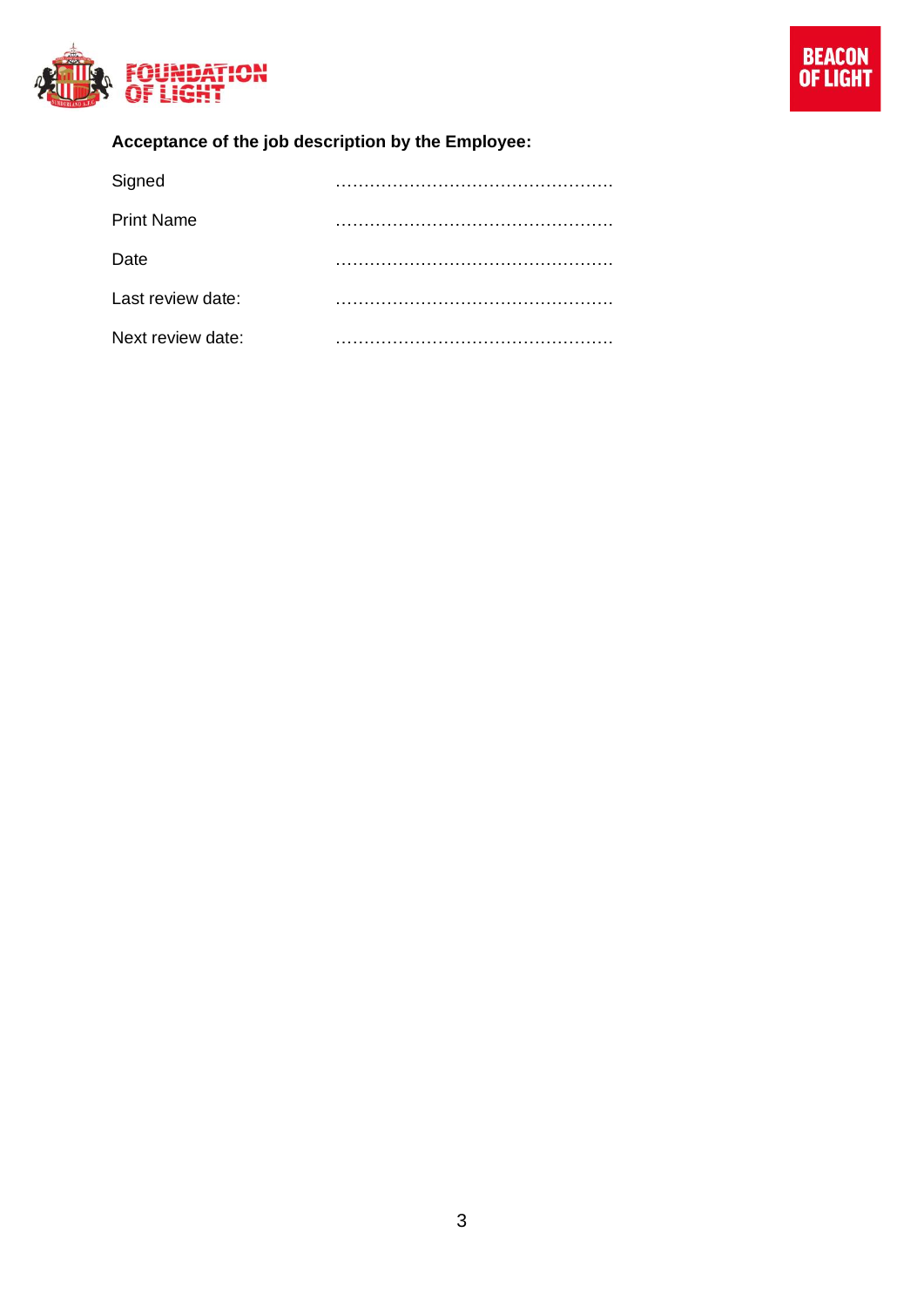

# **PERSONAL SPECIFICATION**

| <b>Requirement</b>                                                                        | Essential (E) or $ $<br>Desirable (D) | How Assessed (CV,<br>Interview,<br><b>Observation)</b> |  |  |
|-------------------------------------------------------------------------------------------|---------------------------------------|--------------------------------------------------------|--|--|
| <b>Skills and Abilities:</b>                                                              |                                       |                                                        |  |  |
| Communication, oral and written                                                           | E                                     | <b>CV</b>                                              |  |  |
| Planning and organisation                                                                 | E                                     | <b>CV</b>                                              |  |  |
| Teamwork                                                                                  | E                                     | <b>CV</b>                                              |  |  |
| Interpersonal                                                                             | E                                     | CV                                                     |  |  |
| Ability to work on own initiative                                                         | Ē                                     | <b>CV</b>                                              |  |  |
| Conflict handling and resolution                                                          | E                                     |                                                        |  |  |
| ICT and administration                                                                    | Ē                                     | <b>CV</b>                                              |  |  |
| Ability to work under pressure and tight deadlines                                        | E                                     |                                                        |  |  |
| Group work facilitation                                                                   | $\overline{\mathsf{E}}$               |                                                        |  |  |
| Multitasking                                                                              | $\overline{E}$                        |                                                        |  |  |
| Handle difficult and uncomfortable situations                                             | E                                     |                                                        |  |  |
| Negotiation                                                                               | E                                     |                                                        |  |  |
| <b>Personal Attributes:</b>                                                               |                                       |                                                        |  |  |
| Self-motivated, able to use own initiative, confident<br>and perisistent                  | Е                                     |                                                        |  |  |
| Commitment to the Foundation of Light's<br>objectives and values                          | E                                     |                                                        |  |  |
| Positive and enthusiastic                                                                 | E                                     |                                                        |  |  |
| Punctual and reliable                                                                     | E                                     |                                                        |  |  |
| Commitment to personal and<br>professional                                                | E                                     |                                                        |  |  |
| development                                                                               |                                       |                                                        |  |  |
| High aspirations and highest possible standards<br>for young people                       | E                                     |                                                        |  |  |
| Non-judgemental, open-minded attitude                                                     | E                                     |                                                        |  |  |
| Flexibility in working, and positive approach to<br>change                                | E                                     |                                                        |  |  |
| Able to work in the evenings and at weekends if<br>required                               | E                                     |                                                        |  |  |
| Employs a creative and imaginative approach to<br>working                                 | E                                     |                                                        |  |  |
| Access to good internet at home, and a space to<br>work effectively from home if required | E                                     |                                                        |  |  |
| Commitment to equality, diversity, and inclusion,<br>Safeguarding and Health & Safety     | E                                     |                                                        |  |  |
| <b>Knowledge and Understanding:</b>                                                       |                                       |                                                        |  |  |
| Safeguarding knowledge children, young people,<br>and vulnerable adults                   | $\overline{E}$                        |                                                        |  |  |
| <b>Understanding:</b>                                                                     |                                       |                                                        |  |  |
| Delivery of exceptional customer service                                                  | Ε                                     | CV                                                     |  |  |
| The need to work flexible hours to meet the needs<br>of the charity                       | E                                     |                                                        |  |  |
| Workplace behaviours and conduct                                                          | E                                     |                                                        |  |  |
| <b>Experience:</b>                                                                        |                                       |                                                        |  |  |
| Experience influencing other people's behaviour<br>by using motivational techniques       | D                                     | <b>CV</b>                                              |  |  |
| Monitoring and evaluation mechanisms                                                      | Е                                     | <b>CV</b>                                              |  |  |